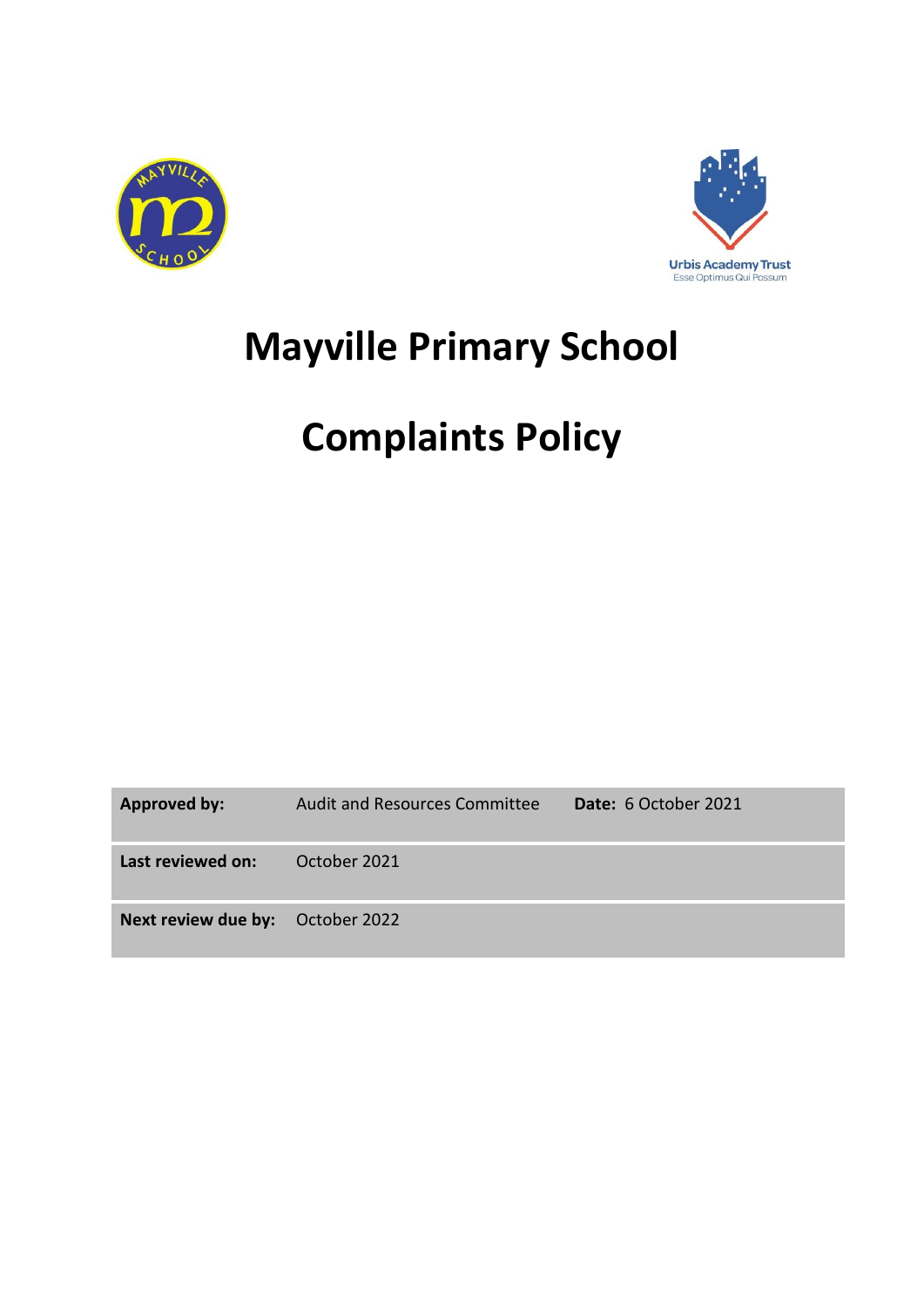# **CONTENTS**

| 6. Stages of complaint (not complaints against the headteacher or governors) |  |
|------------------------------------------------------------------------------|--|
| 7. Complaints against the headteacher, a governor or the governing board 10  |  |
|                                                                              |  |
|                                                                              |  |
|                                                                              |  |
|                                                                              |  |
|                                                                              |  |
|                                                                              |  |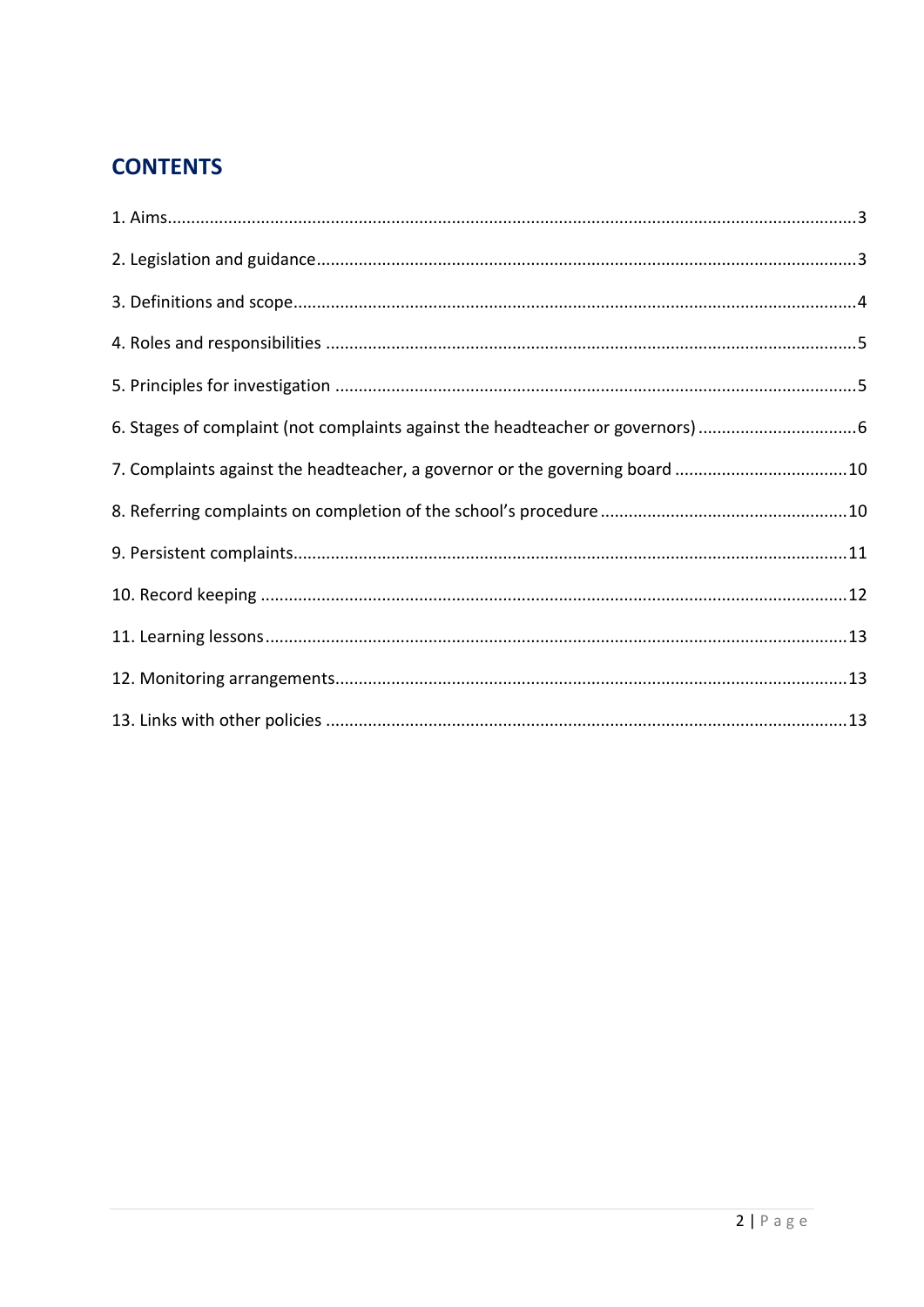## <span id="page-2-0"></span>**1. AIMS**

Our school aims to meet its statutory obligations when responding to complaints from parents of pupils at the school, and others.

When responding to complaints, we aim to:

- $\geq$  Be impartial and non-adversarial
- Facilitate a full and fair investigation by an independent person or panel, where necessary
- Address all the points at issue and provide an effective and prompt response
- Respect complainants' desire for confidentiality
- Treat complainants with respect and courtesy
- Ensure that any decisions we make are lawful, rational, reasonable, fair and proportionate, in line with the principles of administrative law
- Keep complainants informed of the progress of the complaints process
- Consider how the complaint can feed into school improvement evaluation processes.

We try to resolve concerns or complaints by informal means wherever possible. Where this is not possible, formal procedures will be followed.

The school will aim to give the complainant the opportunity to complete the complaints procedure in full.

To support this, we will ensure we publicise the existence of this policy and make it available on the school website.

Throughout the process, we will be sensitive to the needs of all parties involved, and make any reasonable adjustments needed to accommodate individuals.

### <span id="page-2-1"></span>**2. LEGISLATION AND GUIDANCE**

This document meets the requirements of the Education Regulations 2014, which states that schools must have and make available a procedure to deal with all complaints relating to their school and to any community facilities or services that the school provides.

It is also based on [guidance for schools on complaints procedures](https://www.gov.uk/government/publications/school-complaints-procedures) from the Department for Education (DfE), including the model procedure, and model procedure for dealing with unreasonable complaints.

This document meets the requirements set out in part 7 of the schedule to the [Education](http://www.legislation.gov.uk/uksi/2014/3283/schedule/made)  [\(Independent School Standards\) Regulations 2014,](http://www.legislation.gov.uk/uksi/2014/3283/schedule/made) which states that we must have and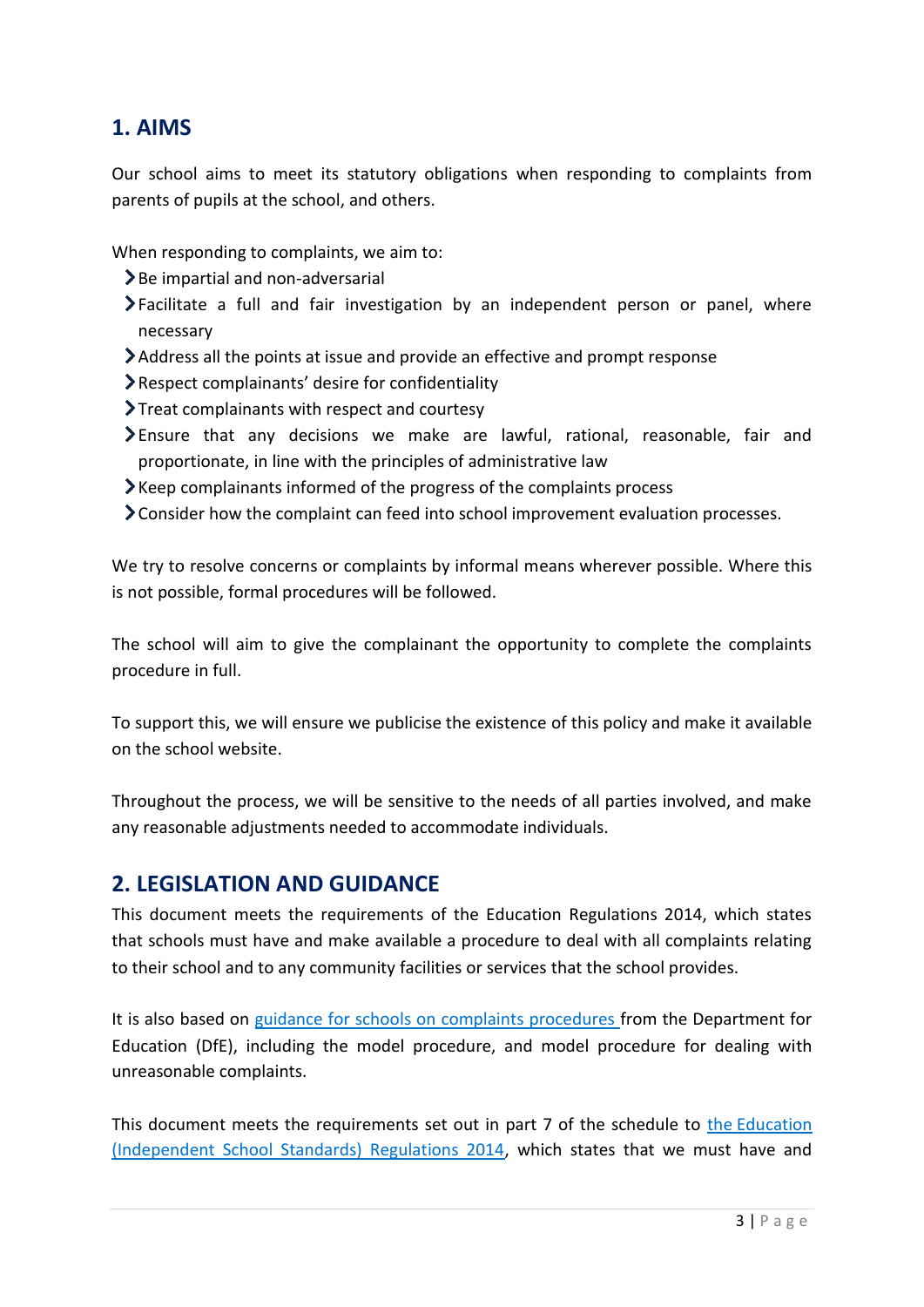make available a written procedure to deal with complaints from parents of pupils at the school.

It is also based on guidance published by the Education and Skills Funding Agency (ESFA) on [creating a complaints procedure that complies with the above regulations,](https://www.gov.uk/government/publications/setting-up-an-academies-complaints-procedure) and refers to good practice guidance [on setting up complaints procedures](https://www.gov.uk/government/publications/school-complaints-procedures) from the Department for Education (DfE).

This policy complies with our funding agreement and articles of association.

In addition, it addresses duties set out in the [Early Years Foundation Stage statutory](https://www.gov.uk/government/publications/early-years-foundation-stage-framework--2)  [framework](https://www.gov.uk/government/publications/early-years-foundation-stage-framework--2) with regards to dealing with complaints about the school's fulfilment of Early Years Foundation Stage requirements.

## <span id="page-3-0"></span>**3. DEFINITIONS AND SCOPE**

#### **3.1 Definitions**

The DfE guidance explains the difference between a concern and a complaint:

- A **concern** is defined as "an expression of worry or doubt over an issue considered to be important for which reassurances are sought". The school will resolve concerns through day-to-day communication as far as possible
- A **complaint** is defined as "an expression of dissatisfaction however made, about actions taken or a lack of action"

#### **3.2 Scope**

The school intends to resolve complaints informally where possible, at the earliest possible stage.

There may be occasions when complainants would like to raise their concerns formally. This policy outlines the procedure relating to handling such complaints.

This policy does **not** cover complaints procedures relating to:

- >Admissions
- Statutory assessments of special educational needs (SEN)
- > Safeguarding matters
- Exclusion
- Whistle-blowing
- > Staff grievances
- Staff discipline

Please see our separate policies for procedures relating to these types of complaint. Arrangements for handling complaints from parents of children with special educational needs (SEN) about the school's support are within the scope of this policy. Such complaints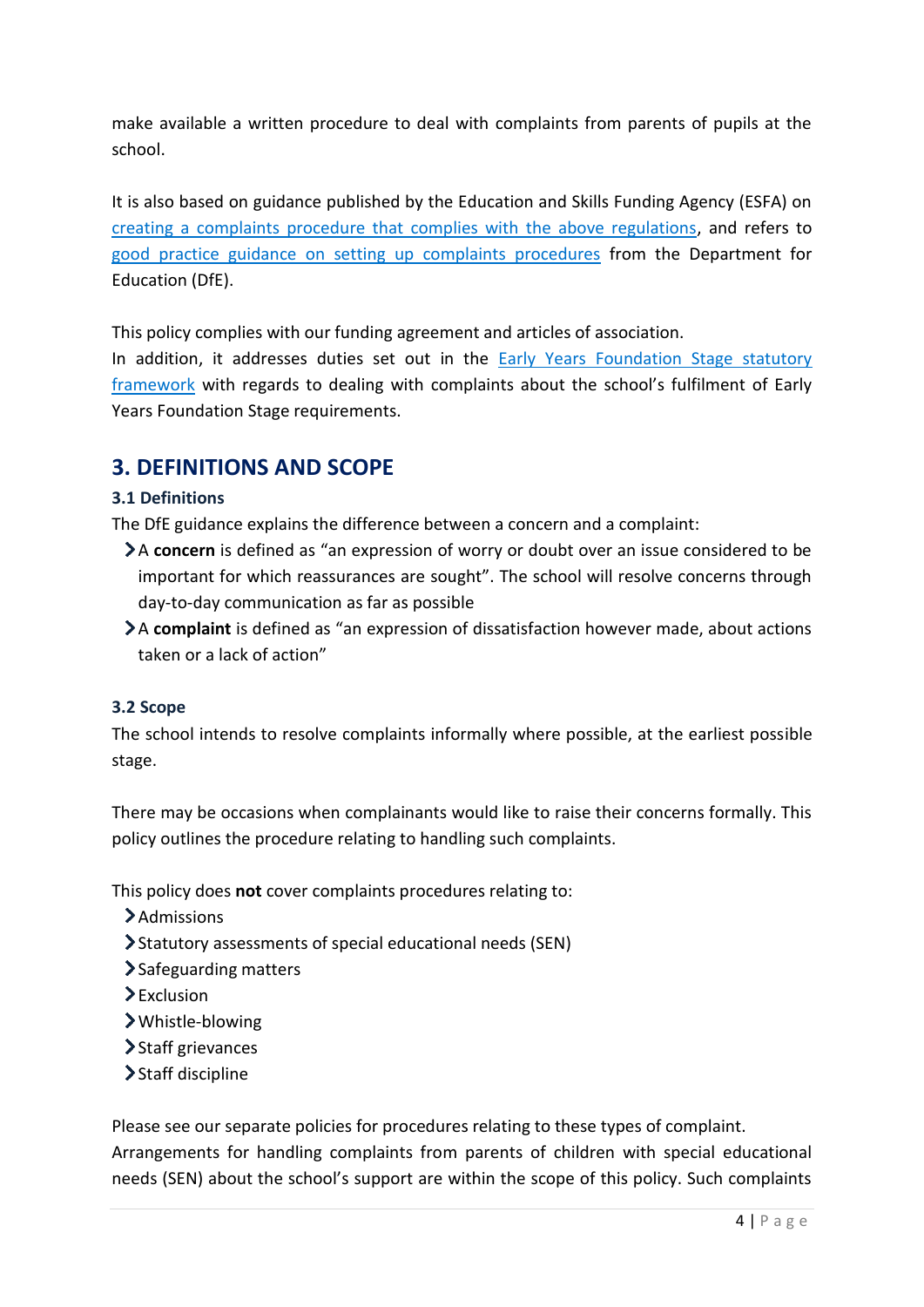should first be made to the class teacher/special educational needs co-ordinator (SENCO); they will then be referred to this complaints policy. Our SEND policy includes information about the rights of parents of pupils with disabilities who believe that our school has discriminated against their child.

Complaints about services provided by other providers who use school premises or facilities should be directed to the provider concerned.

## <span id="page-4-0"></span>**4. ROLES AND RESPONSIBILITIES**

#### **4.1 The complainant**

The complainant will get a more effective and timely response to their complaint if they:

- Follow these procedures
- Co-operate with the school throughout the process, and respond to deadlines and communication promptly
- >Treat all those involved with respect
- Not publish details about the complaint on social media

#### **4.2 The investigator**

An individual will be appointed to look into the complaint, and establish the facts. They will:

- $\blacktriangleright$  Interview all relevant parties, keeping notes
- Consider records and any written evidence and keep these securely
- Prepare a comprehensive report to the headteacher or complaints committee which includes the facts and potential solutions

#### **4.3 Personal Assistant (PA) to the Trustees board**

The Personal Assistant will:

- $\blacktriangleright$  Be the contact point for the complainant and the complaints committee, including circulating the relevant papers and evidence before complaints committee meetings
- Arrange the complaints hearing
- Record and circulate the minutes and outcome of the hearing

#### **4.4 Committee chair**

The committee chair will:

- Chair the meeting, ensuring that everyone is treated with respect throughout
- Make sure all parties see the relevant information, understand the purpose of the committee, and are allowed to present their case

### <span id="page-4-1"></span>**5. PRINCIPLES FOR INVESTIGATION**

When investigating a complaint, we will try to clarify:

What has happened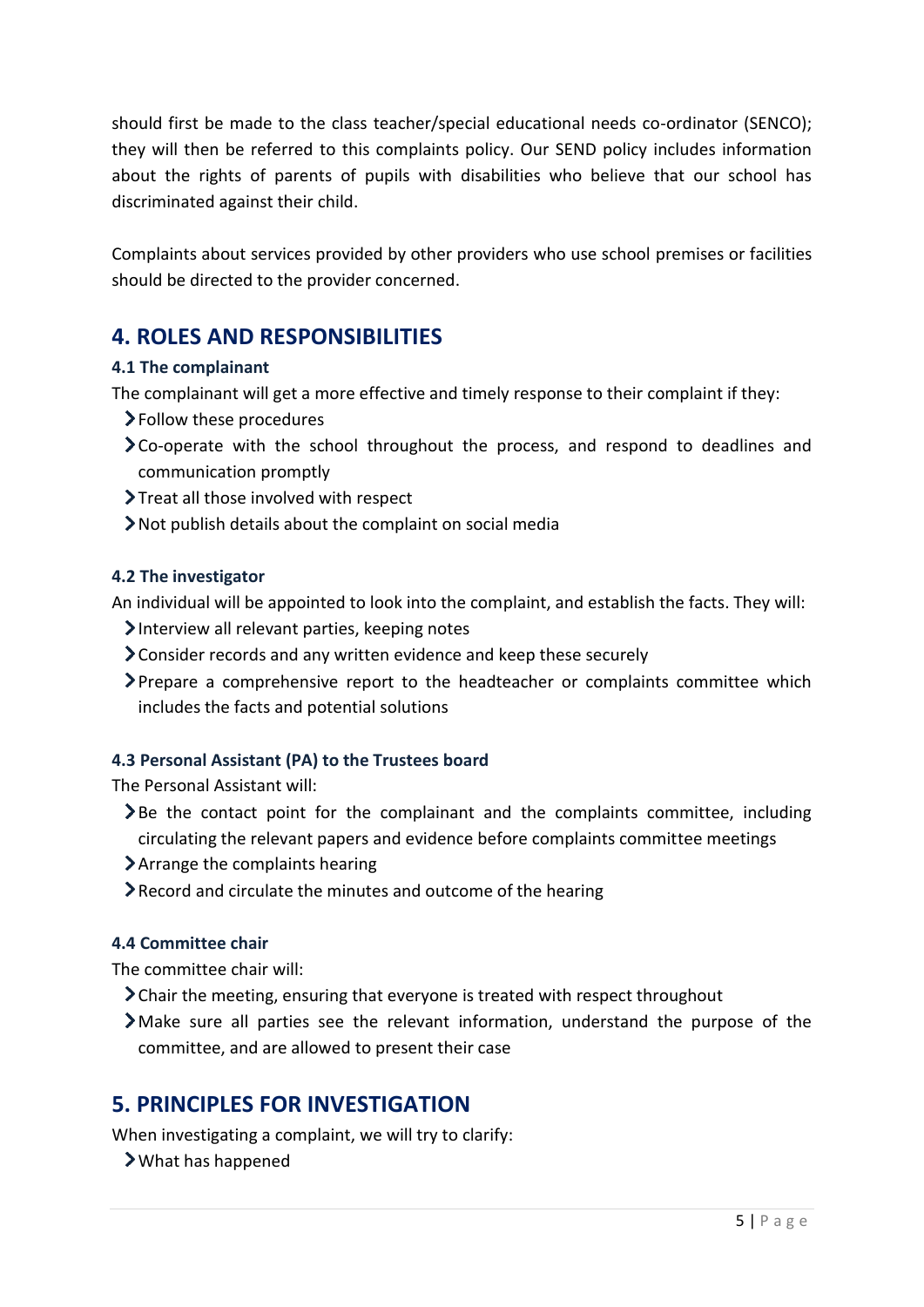#### Who was involved

What the complainant feels would put things right

#### **5.1 Time scales**

The complainant must raise the complaint within 3 months of the incident. If the complaint is about a series of related incidents, they must raise the complaint within 3 months of the last incident.

We will consider exceptions to this time frame in circumstances where there were valid reasons for not making a complaint at that time and the complaint can still be investigated in a fair manner for all involved.

When complaints are made out of term time, we will consider them to have been received on the next school day.

If at any point we cannot meet the time scales we have set out in this policy, we will:

- $\sum$  Set new time limits with the complainant
- Send the complainant details of the new deadline and explain the delay

#### **5.2 Complaints about our fulfilment of early years requirements**

We will investigate all written complaints relating to the school's fulfilment of the Early Years Foundation Stage requirements, and notify the complainant of the outcome within 28 days of receiving the complaint. The school will keep a record of the complaint (see section 10) and make this available to Ofsted on request.

Parents and carers can notify Ofsted if they believe that the school is not meeting Early Years Foundation Stage requirements, by calling 0300 123 4234 or 0300 123 4666, or by emailing [enquiries@ofsted.gov.uk.](mailto:enquiries@ofsted.gov.uk) An online contact form is also available at [https://www.gov.uk/government/organisations/ofsted#org-contacts.](https://www.gov.uk/government/organisations/ofsted#org-contacts)

We will notify parents and carers if we become aware that the school is to be inspected by Ofsted. We will also supply a copy of the inspection report to parents and carers of children attending the setting on a regular basis.

# <span id="page-5-0"></span>**6. STAGES OF COMPLAINT (NOT COMPLAINTS AGAINST THE HEADTEACHER OR TRUSTEES)**

#### **6.1 Stage 1: informal**

The school will take informal concerns seriously and make every effort to resolve the matter quickly. It may be the case that the provision or clarification of information will resolve the issue.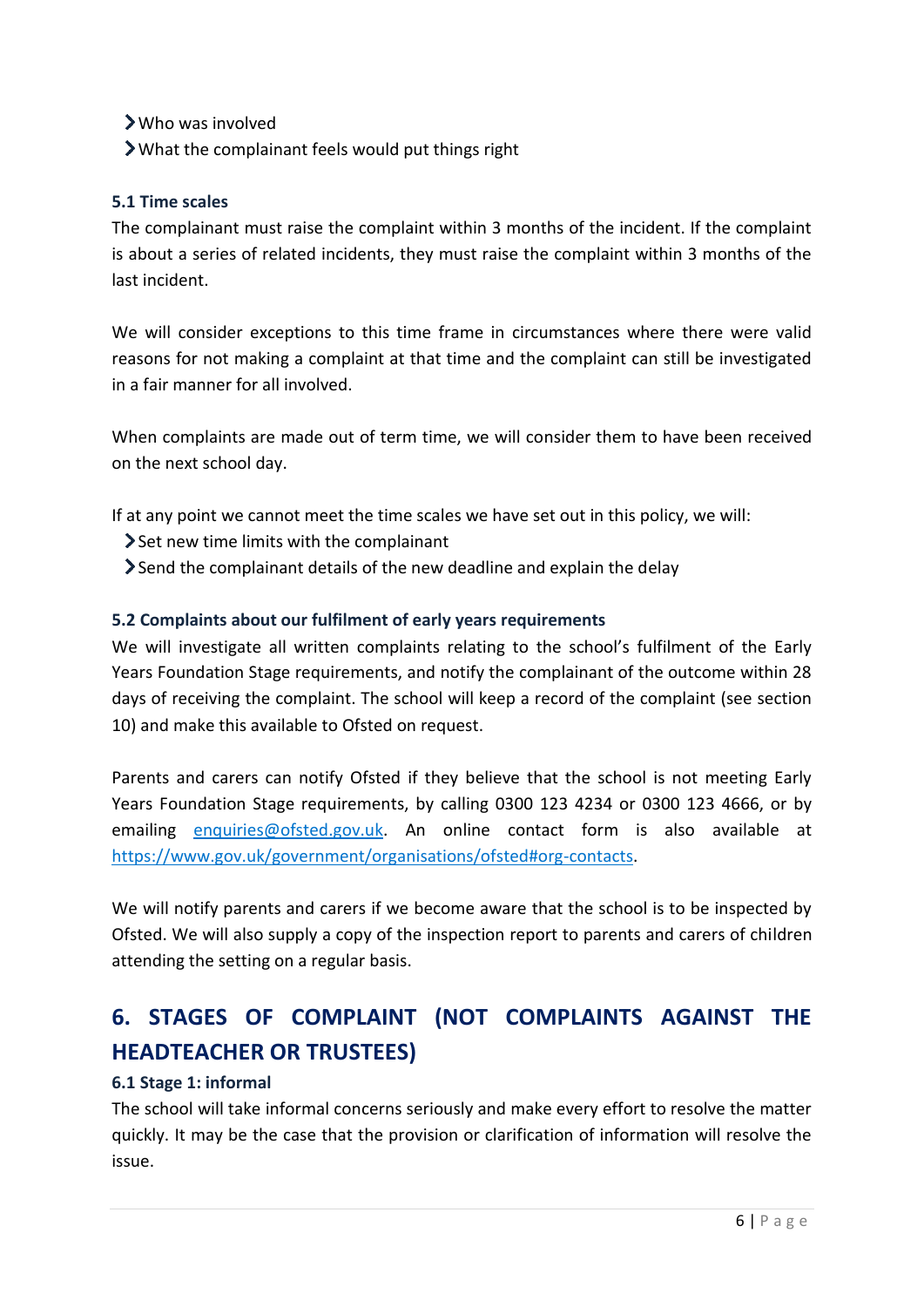The complainant should raise the complaint as soon as possible with the relevant member of staff or the headteacher as appropriate, either in person or by letter, telephone or email. If the complainant is unclear who to contact or how to contact them, they should contact the school office requesting a Complaints form. The complaints form is also on the school website.

The school will acknowledge informal complaints within five school days, and investigate and provide a response within 10 school days. You will have the opportunity of asking for the matter to be considered further, once we have responded to your concern.

We will ensure that we speak directly to all appropriate persons who may be able to assist us with our enquiries into your concern.

If the complaint is not resolved informally, your concern will become a formal complaint and we will deal with it at the next stage

#### **6.2 Stage 2: formal**

Formal complaints can be raised:

- > By letter or email
- **>**Over the phone
- >In person
- By a third party acting on behalf of the complainant

has the opportunity to arrange alternative accompaniment.

The complainant should provide details such as relevant dates, times, and the names of witnesses of events, alongside copies of any relevant documents, and what they feel would resolve the complaint.

If complainants need assistance raising a formal complaint, they can contact the school office where the PA will scribe for the complainant, read this back and ask the complainant to sign the complaints form.

The headteacher (or designated member of the senior leadership team) will call a meeting to clarify concerns, and seek a resolution. The complainant may be accompanied to this meeting, and should inform the school of the identity of their companion in advance. In certain circumstances, the school may need to refuse a request for a particular individual to attend any such meeting – for example, if there is a conflict of interest. If this is the case, the school will notify the complainant as soon as they are aware, so that the complainant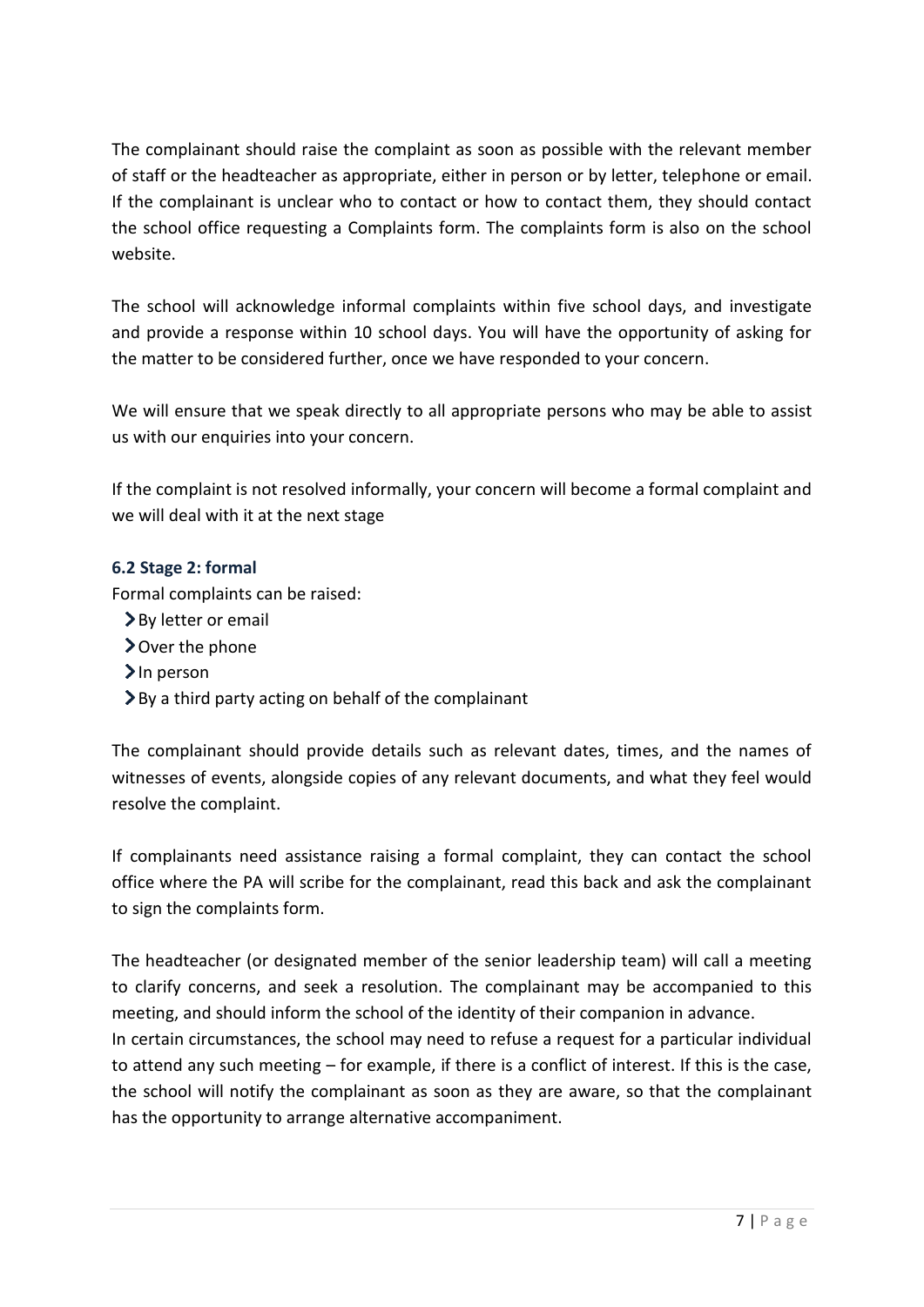The headteacher (or other person appointed by the headteacher for this purpose) will then conduct their own investigation. The written conclusion of this investigation will be sent to the complainant within 10 school days.

If the complainant wishes to proceed to the next stage of the procedure, they should inform the PA to the trustee board within 5 school days.

#### **How to escalate a complaint**

Complaints can be escalated by contacting the PA to the board of Trustees:

- > By letter or email
- Over the phone
- $\sum$ In person
- Through a third party acting on behalf of the complainant

The PA will need the details of the complaint as set out above, as well as details from the complainant on how they feel the previous stage of the procedure has not addressed their complaint sufficiently, and what they feel would resolve the complaint.

The written conclusion of this investigation will be sent to the complainant within 10 school days.

If the complainant wishes to proceed to the next stage of the procedure, they should inform the clerk to the board of trustees in writing within 5 school days. Requests received outside of this time frame will be considered in exceptional circumstances.

The clerk will acknowledge receipt of the request within 5 school days.

#### **6.3 Stage 3: submit the complaint to the review panel**

#### **Convening the panel**

The review panel consists of the 3 members, one panel member must be independent of the management and running of the school. All panel members will not have direct knowledge of the complaint. These individuals will have access to the existing record of the complaint's progress (see section 10). The panel will select a panel chair from amongst themselves.

The complainant must have reasonable notice of the date of the review panel; however, the review panel reserves the right to convene at their convenience rather than that of the complainant. The clerk will aim to find a date within 20 school days of the request, where possible.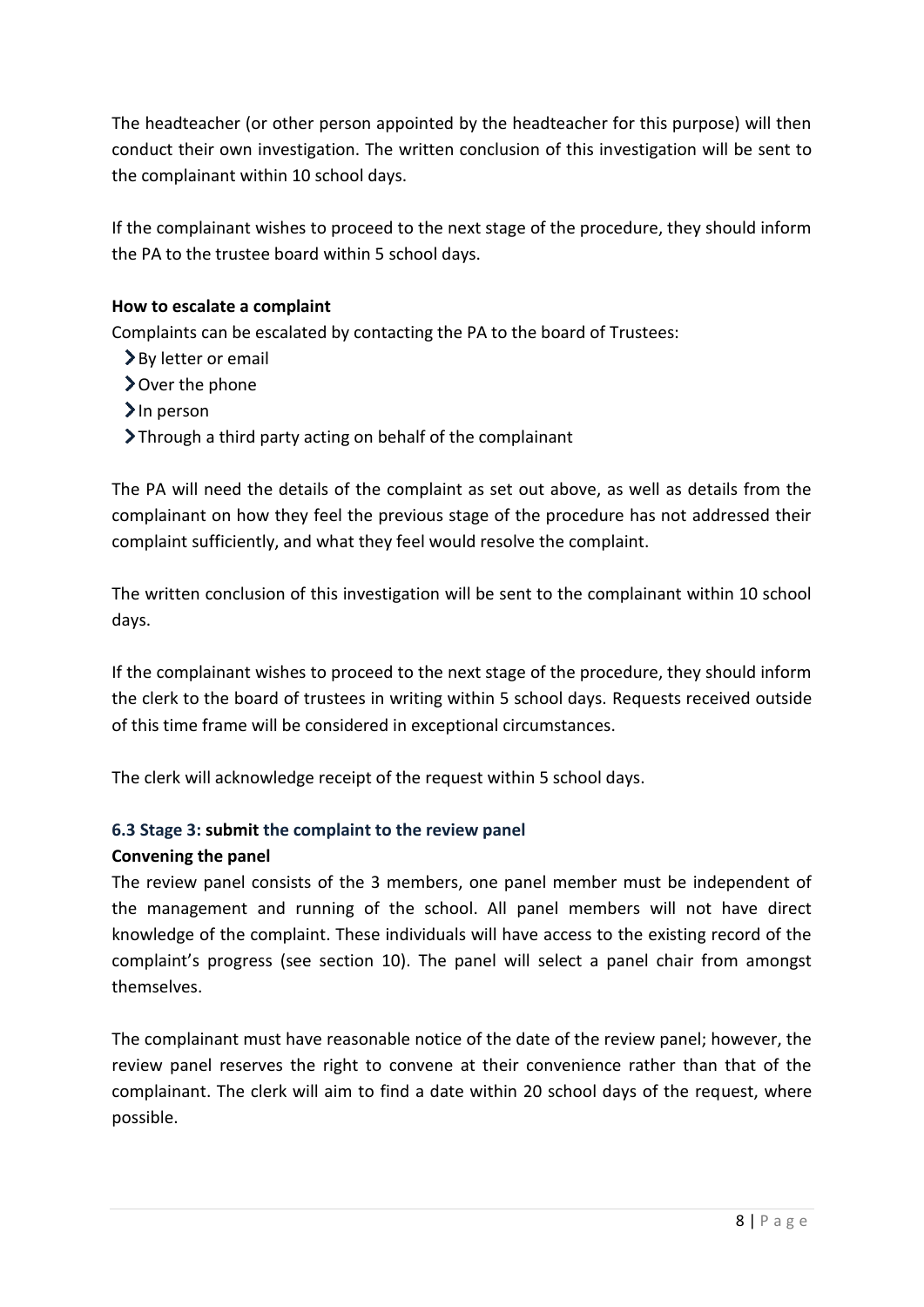Any written material will be circulated to all parties at least 7 school days before the date of the meeting.

#### **At the meeting**

At the review panel meeting, the complainant and representatives from the school, as appropriate, will be present. Each will have an opportunity to set out written or oral submissions prior to the meeting.

The complainant must be allowed to attend the panel hearing and be accompanied by a suitable companion if they wish. We don't encourage either party to bring legal representation, but will consider it on a case-by-case basis. For instance, if a school employee is called as a witness in a complaint meeting, they may wish to be supported by their union.

At the meeting, each individual will have the opportunity to give statements and present their evidence, and witnesses will be called as appropriate to present their evidence.

The panel, the complainant and the school representative will be given the chance to ask and reply to questions. Once the complainant and school representatives have completed presenting their cases, they will be asked to leave and evidence will then be considered.

The panel will then put together its findings and recommendations from the case. The panel will also provide copies of the minutes of the hearing and the findings and recommendations to the complainant and, where relevant, the subject of the complaint, and make a copy of the findings and recommendations available for inspection by the headteacher.

#### **The outcome**

The committee can:

- Uphold the complaint, in whole or in part
- Dismiss the complaint, in whole or in part.

If the complaint is upheld, the committee will:

- Decide the appropriate action to resolve the complaint
- Where appropriate, recommend changes to the school's systems or procedures to prevent similar issues in the future.

The school will inform those involved of the decision in writing within 5 school days. If further investigation needs to take place, the complainant will be informed in writing with potential timescales.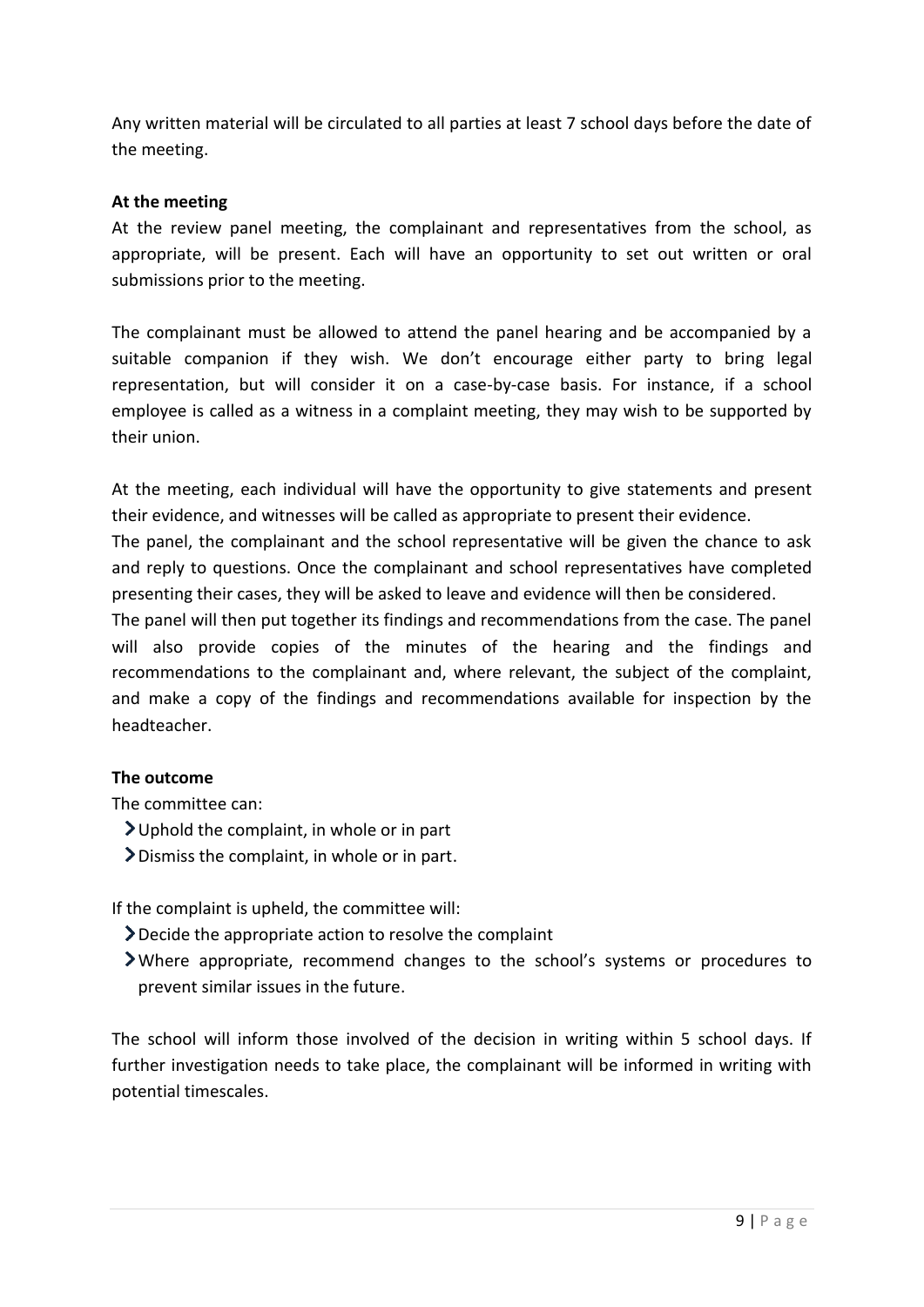# <span id="page-9-0"></span>**7. COMPLAINTS AGAINST THE HEADTEACHER, A TRUSTEE OR THE BOARD OF TRUSTEES**

#### **7.1 Stage 1: informal**

Complaints made against the headteacher or any member of the board of trustees should be directed to the PA to the board of trustees in the first instance.

If the complaint is about the headteacher or one member of the board of trustees (including the chair or vice-chair), a suitably-skilled and impartial member/trustee will carry out the steps at stage 1 (set out in section 6 above).

#### **7.2 Stage 2: formal**

If the complaint is jointly about the chair and vice-chair, the entire board of trustees or the majority of the board of trustees, an independent investigator will carry out the steps in stage 2 (set out in section 6 above). They will be appointed by the board of trustees, and will write a formal response at the end of their investigation.

#### **7.3 Stage 3: review panel**

If the complaint is jointly about the chair and vice-chair, the entire board of trustees or the majority of the trustees board, a committee of independent governors/members/specialist in that particular area will hear the complaint. They will be sourced from local schools, the local authority or specialists in the area of complaint and will carry out the steps at stage 3 (set out in section 6 above).

# <span id="page-9-1"></span>**8. REFERRING COMPLAINTS ON COMPLETION OF THE SCHOOL'S PROCEDURE**

If the complainant is unsatisfied with the outcome of the school's complaints procedure, they can refer their complaint to the ESFA. The ESFA will check whether the complaint has been dealt with properly by the school. The ESFA will not overturn a school's decision about a complaint. However, it will look into:

- Whether there was undue delay, or the school did not comply with its own complaints procedure
- $\triangleright$  Whether the school was in breach of its funding agreement with the secretary of state
- Whether the school has failed to comply with any other legal obligation

If the school did not deal with the complaint properly, it will be asked to re-investigate the complaint. If the school's complaints procedure is found to not meet regulations, the school will be asked to correct its procedure accordingly.

For more information or to refer a complaint, see the following webpage[:https://www.gov.uk/complain-about-school](https://www.gov.uk/complain-about-school)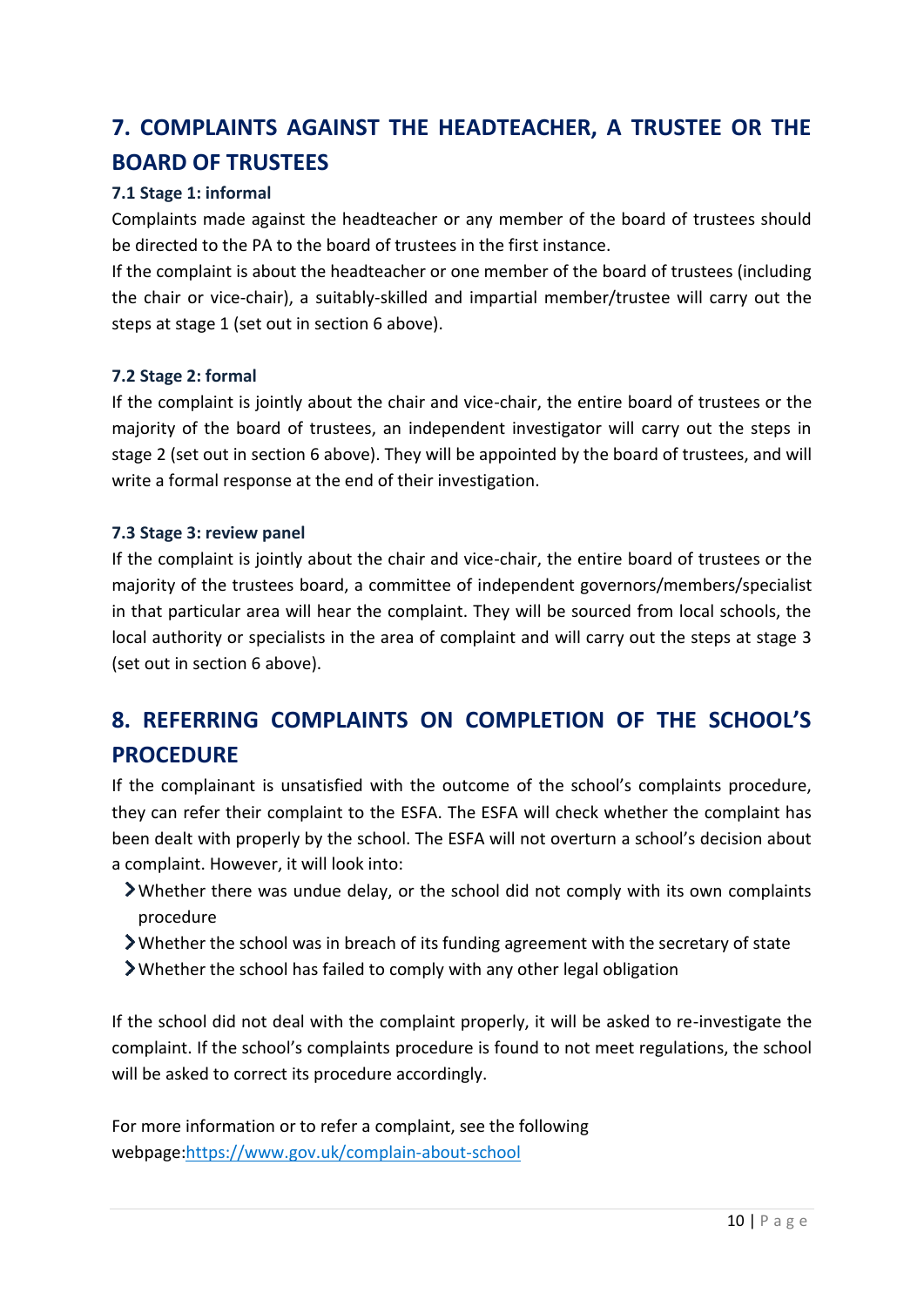## <span id="page-10-0"></span>**9. PERSISTENT COMPLAINTS**

#### **9.1 Unreasonably persistent complaints**

Most complaints raised will be valid, and therefore we will treat them seriously. However, a complaint may become unreasonable if the person:

- Has made the same complaint before, and it's already been resolved by following the school's complaints procedure
- Makes a complaint that is obsessive, persistent, harassing, prolific, defamatory or repetitive
- Knowingly provides false information
- $\sum$ Insists on pursuing a complaint that is unfounded, or out of scope of the complaints procedure
- Pursues a valid complaint, but in an unreasonable manner e.g. refuses to articulate the complaint, refused to co-operate with this complaints procedure, or insists that the complaint is dealt with in ways that are incompatible with this procedure and the time frames it sets out
- Changes the basis of the complaint as the investigation goes on
- Makes a complaint designed to cause disruption, annoyance or excessive demands on school time
- Seeks unrealistic outcomes, or a solution that lacks any serious purpose or value.

#### **Steps we will take**

We will take every reasonable step to address the complainant's concerns, and give them a clear statement of our position and their options. We will maintain our role as an objective arbiter throughout the process, including when we meet with individuals. We will follow our complaints procedure as normal (as outlined above) wherever possible.

It the complainant continues to contact the school in a disruptive way, we may put communications strategies in place. We may:

- $\sum$  Give the complainant a single point of contact via an email address
- Limit the number of times the complainant can make contact, such as a fixed number per term
- $\blacktriangleright$  Ask the complainant to engage a third party to act on their behalf, such as Citizens [Advice](https://www.citizensadvice.org.uk/)
- $\blacktriangleright$  Put any other strategy in place as necessary.

#### **Stopping responding**

We may stop responding to the complainant when all of these factors are met:

- We believe we have taken all reasonable steps to help address their concerns
- We have provided a clear statement of our position and their options
- The complainant contacts us repeatedly, and we believe their intention is to cause disruption or inconvenience.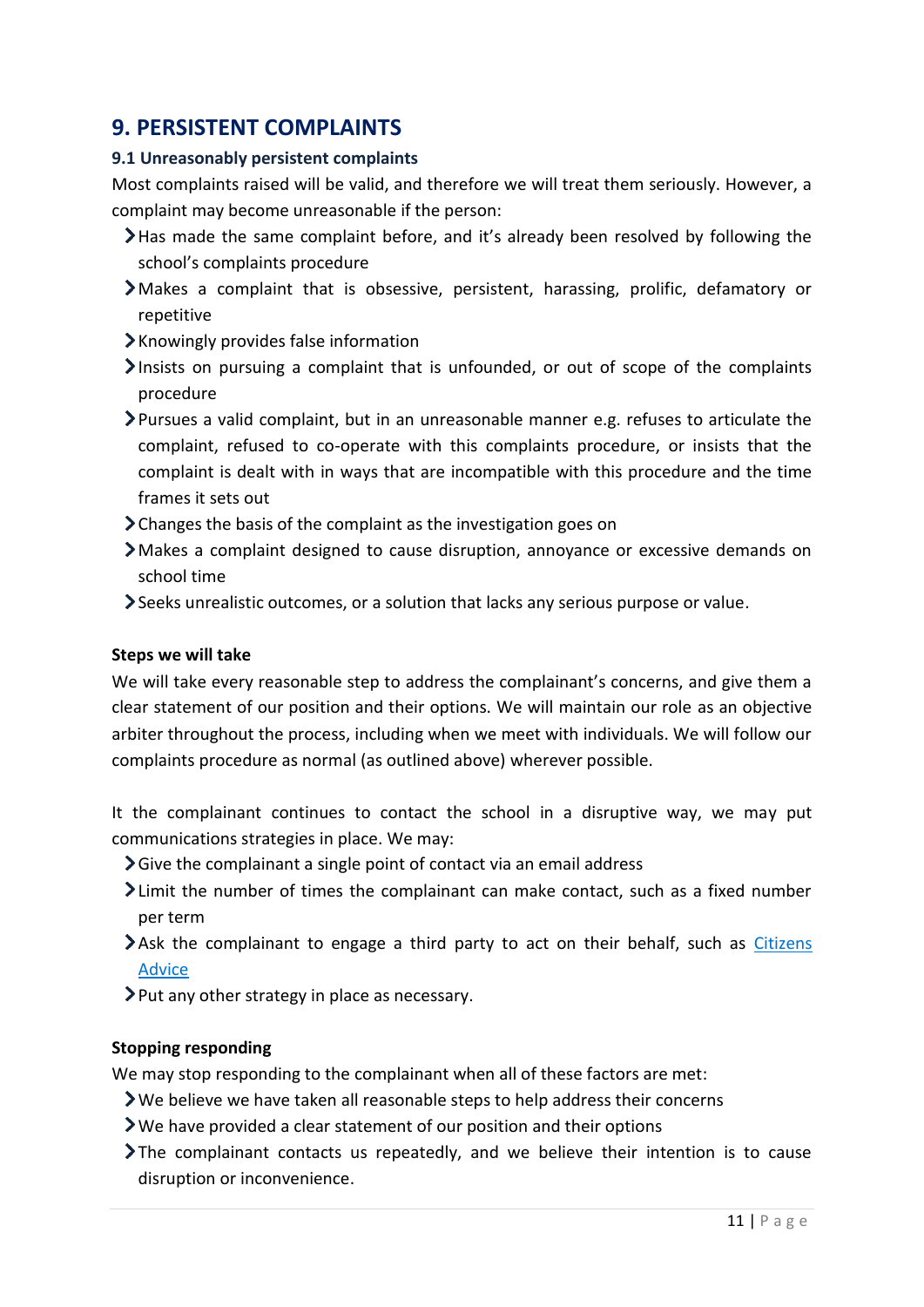Where we stop responding, we will inform the individual that we intend to do so. We will also explain that we will still consider any new complaints they make.

In response to any serious incident of aggression or violence, we will immediately inform the police and communicate our actions in writing. This may include barring an individual from our school site.

#### **9.2 DUPLICATE COMPLAINTS**

If we have resolved a complaint under this procedure and receive a duplicate complaint on the same subject from a partner, family member or other individual, we will assess whether there are aspects that we hadn't previously considered, or any new information we need to take into account.

If we are satisfied that there are no new aspects, we will:

Tell the new complainant that we have already investigated and responded to this issue, and the local process is complete

Direct them to the DfE if they are dissatisfied with our original handling of the complaint If there are new aspects, we will follow this procedure again.

#### **9.3 Complaint campaigns**

Where the school receives a large volume of complaints about the same topic or subject, especially if these come from complainants unconnected with the school, the school may respond to these complaints by:

Publishing a single response on the school website

- Sending a template response to all of the complainants
- $\blacktriangleright$

If complainants are not satisfied with the school's response, or wish to pursue the complaint further, the normal procedures will apply.

#### <span id="page-11-0"></span>**10. RECORD KEEPING**

The school will record the progress of all complaints, including information about actions taken at all stages, the stage at which the complaint was resolved, and the final outcome. The records will also include copies of letters and emails, and notes relating to meetings and phone calls.

This material will be treated as confidential and held centrally, and will be viewed only by those involved in investigating the complaint or on the review panel.

This is except where the secretary of state (or someone acting on their behalf) or the complainant requests access to records of a complaint through a freedom of information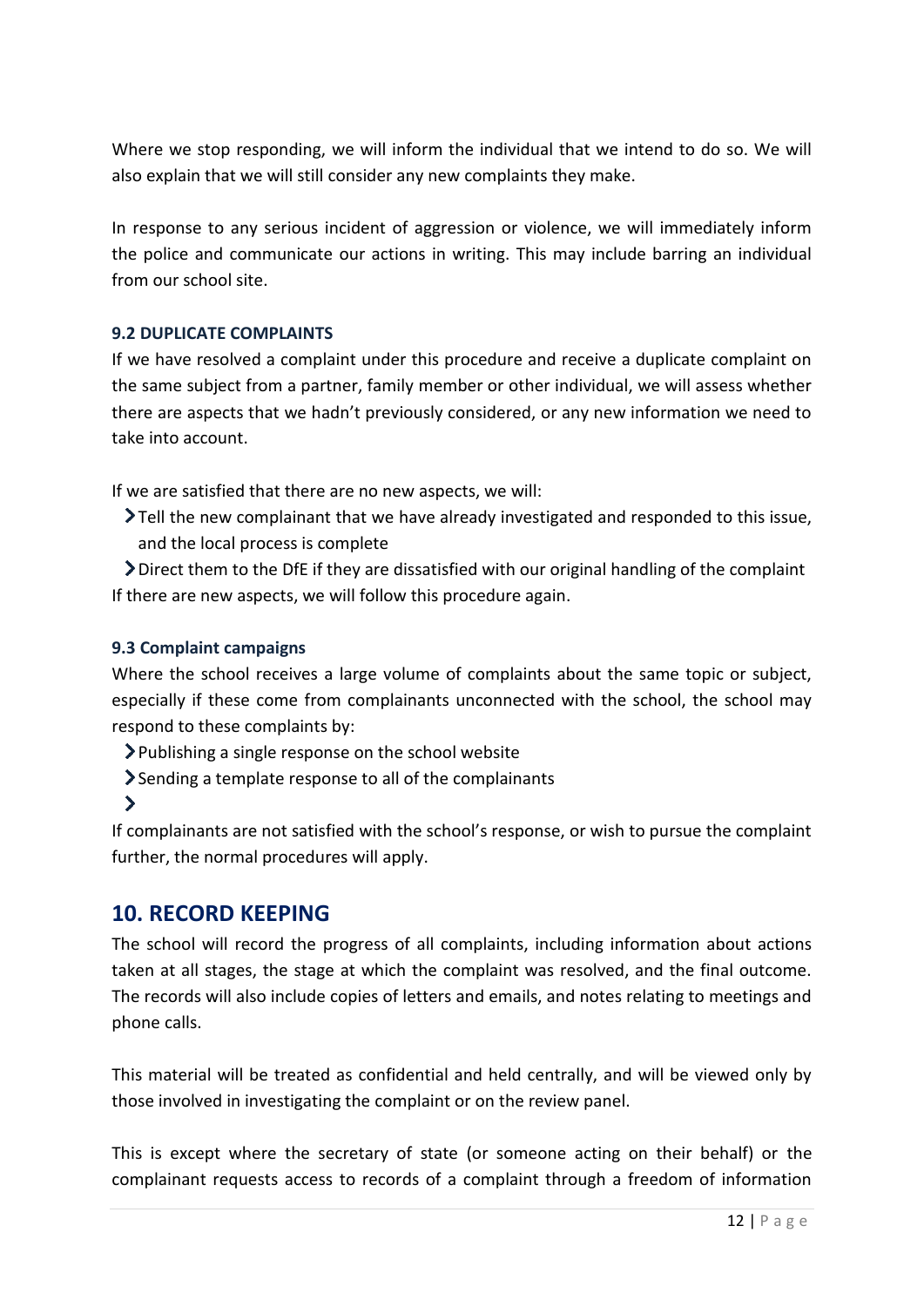(FOI) request or through a subject access request under the terms of the Data Protection Act, or where the material must be made available during a school inspection.

Records of complaints will be kept securely, only for as long as necessary and in line with data protection law, our privacy notices and records management policy/record retention schedule.

Complainants also have the right to request an independent panel if they believe there is likely to be bias in the proceedings. The decision to approve this request is made by the board of trustees, who will not unreasonably withhold consent.

## <span id="page-12-0"></span>**11. LEARNING LESSONS**

The Board of Trustees will review any underlying issues raised by complaints with the headteacher or other appropriate leadership staff, where appropriate, and respecting confidentiality, to determine whether there are any improvements that the school can make to its procedures or practice to help prevent similar events in the future.

## <span id="page-12-1"></span>**12. MONITORING ARRANGEMENTS**

The board of trustees will monitor the effectiveness of the complaints procedure in ensuring that complaints are handled properly. The board of trustees will track the number and nature of complaints, and review underlying issues as stated in section 11.

The complaints records are logged and managed by the PA.

This policy will be reviewed by the headteacher and full board of Trustees every two years At each review, the policy will be approved by the full board of Trustees.

## <span id="page-12-2"></span>**13. LINKS WITH OTHER POLICIES**

Policies dealing with other forms of complaints include:

- Child protection and safeguarding policy and procedures
- > Admissions policy
- $\blacktriangleright$  Exclusions policy
- > Staff grievance procedures
- Staff disciplinary procedures
- SEND policy and information report
- Privacy notices and GDPR.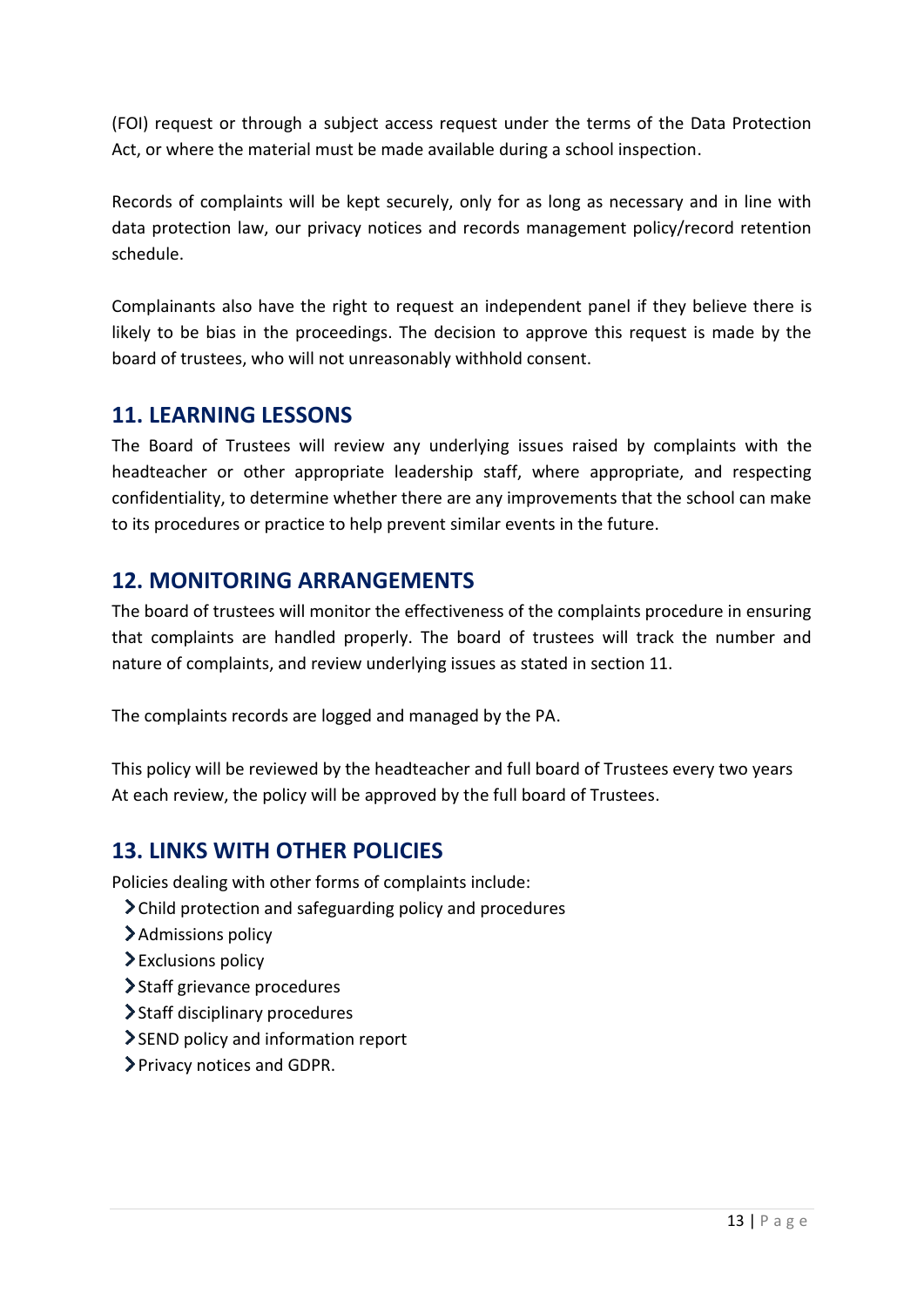



# **Complaint Form**

Please complete and return to the main school office who will acknowledge receipt and explain what action will be taken.

| Your name:                                                                                                                                                                          |
|-------------------------------------------------------------------------------------------------------------------------------------------------------------------------------------|
| Pupil's name (if relevant):                                                                                                                                                         |
| Your relationship to the pupil (if relevant):                                                                                                                                       |
| <b>Address:</b>                                                                                                                                                                     |
| Postcode:                                                                                                                                                                           |
| Day time telephone number:                                                                                                                                                          |
| <b>Evening telephone number:</b>                                                                                                                                                    |
| Please give details of your complaint, including whether you have spoken to anybody at the school<br>about it.<br>What actions do you feel might resolve the problem at this stage? |
|                                                                                                                                                                                     |
|                                                                                                                                                                                     |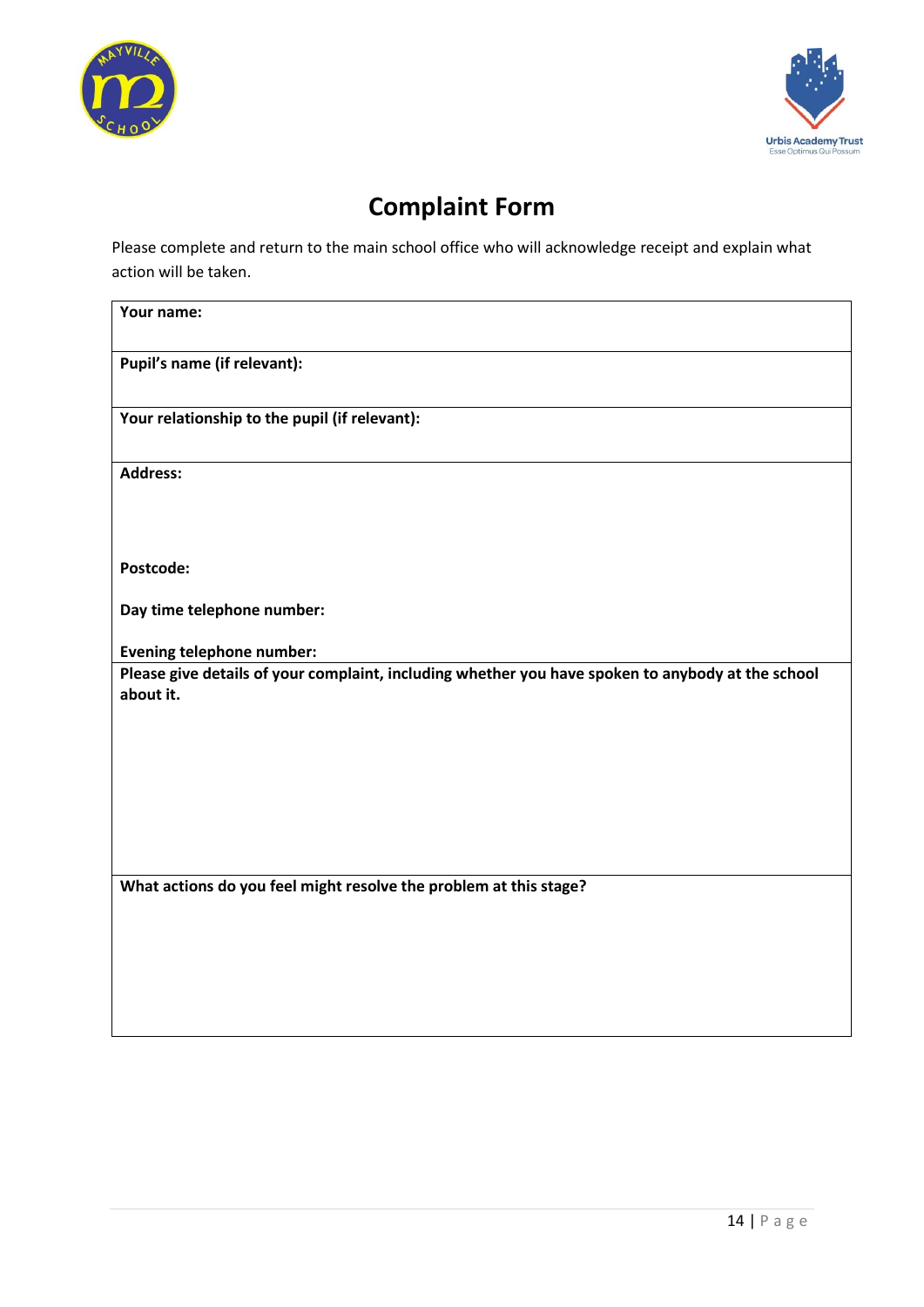| Are you attaching any paperwork? If so, please give details. |  |  |
|--------------------------------------------------------------|--|--|
|--------------------------------------------------------------|--|--|

**Signature:**

**Date:**

**Official use**

**Date acknowledgement sent:**

**By who:** 

**Complaint referred to:**

**Date:**